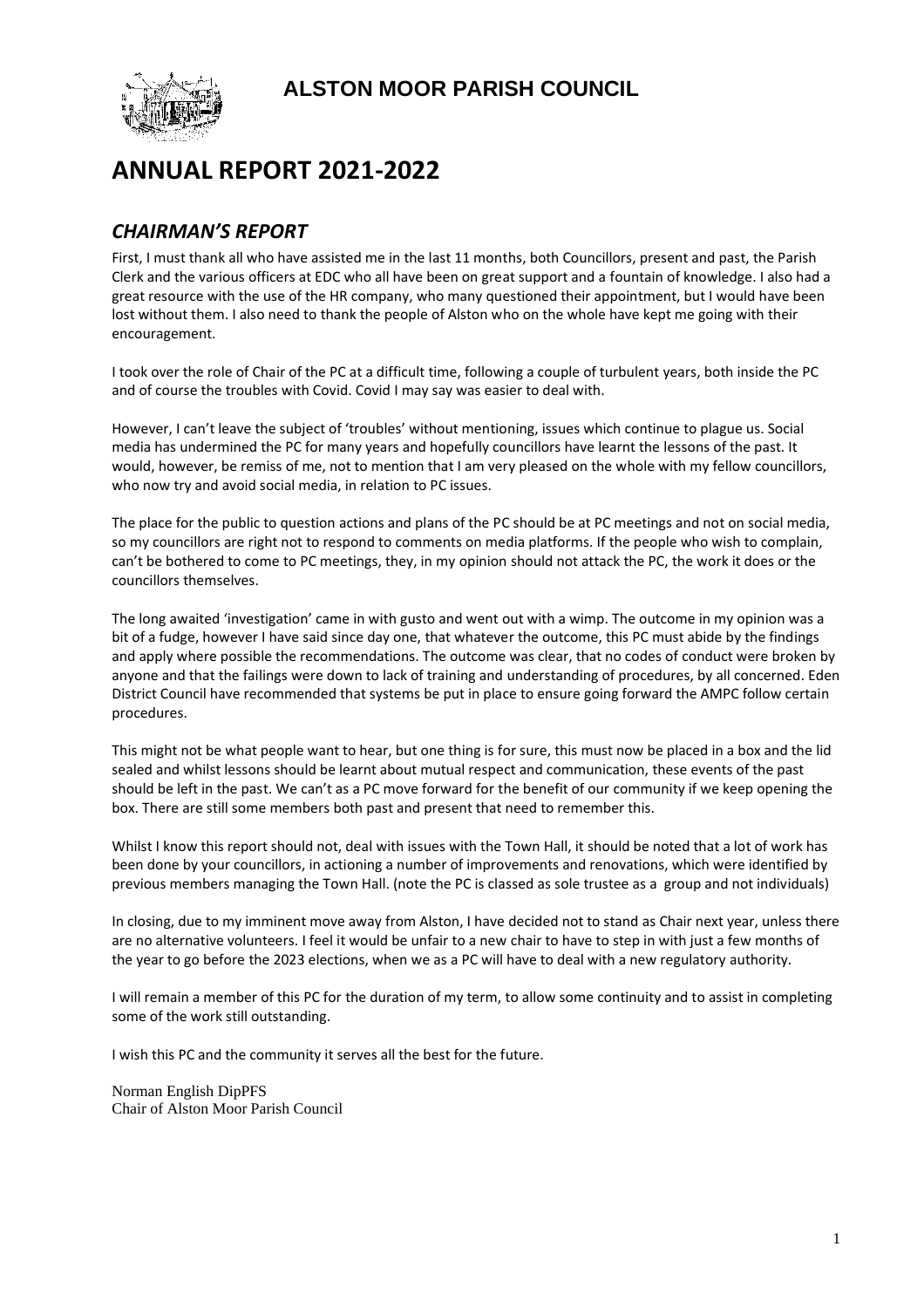## INCOME & EXPENDITURE ACCOUNT - YEAR ENDING 31st. March 2022

# **Alston Moor Parish Council**

| <b>INCOME</b>                    | 2022        | 2021         | <b>EXPENDITURE</b>                   | 2022        | 2021       |
|----------------------------------|-------------|--------------|--------------------------------------|-------------|------------|
| <b>Annual Precept</b>            | £66,186.00  | £49,281.00   | Administration                       | £14,813.41  | £17,887.74 |
| <b>CTRS</b>                      | £954.00     | £959.00      | <b>Precept Donations</b>             | £14,970.00  | £15,720.00 |
| Tyne Willows                     | £390.88     | £298.00      | S137 GPC Payments                    | £231.50     | £50.00     |
| Grants                           | £4,623.75   | £7,006.34    | Land & Property Management           | £5,026.22   | £19,742.28 |
| <b>Alston Town Hall</b>          | £6,020.22   | £3,887.37    | <b>General Puropose/Donations</b>    | £1,200.00   | £1,000.00  |
| War memorial                     | £0.00       | £113.97      | Alston Town Hall                     | £5,268.26   | £4,561.83  |
| <b>Bank interest</b>             | £106.38     | £6.91        | <b>Tyne Willows</b>                  | £2,080.54   | £281.67    |
| <b>VAT</b>                       | £810.67     | £525.69      | War Memorials                        | £260.00     | £113.97    |
|                                  |             |              | Grants /Misc                         | £6,573.52   | £3,842.81  |
|                                  |             |              | <b>VAT</b>                           | £1,244.76   | £506.02    |
|                                  |             |              |                                      |             |            |
| <b>TOTAL INCOME</b>              | £79,091.90  | £62,078.28   | <b>TOTAL EXPENDITURE</b>             | £51,668.21  | £63,706.32 |
| <b>Excess income/expenditure</b> | £27,423.69  | $-£1,628.04$ | Bank balances at close of year 31/03 |             |            |
| <b>Opening balance</b>           | £78,920.97  | £74,499.01   | <b>Current account</b>               | £87,181.07  | £59,180.76 |
| <b>Closing balance</b>           | £106,344.66 | £72,870.97   | <b>Money Manager</b>                 | £12,734.92  | £12,733.63 |
|                                  |             |              | <b>PCCU</b>                          | £7,111.67   | £7,006.58  |
|                                  |             |              | <b>Total</b>                         | £107,027.66 | £78,920.97 |
|                                  |             |              | <b>Unpresented Cheques</b>           | $-E683.00$  | -£6,050.00 |
|                                  |             |              | <b>True Balance</b>                  | £106,344.66 | £72,870.97 |

# *CLERK'S THOUGHTS*

My thanks to everyone in the community and especially those people who have been willing to put themselves forward for election or co-option to the council over the past year. As a small parish council, it is not possible to work alone, so working alongside the many community organisations on Alston Moor is key to achieving the actions and success this community deserves.

The spotlight has been on parish councils with the video that went viral of Jackie Weaver and the council she stepped in to help. She stars in a new video to help get more people involved in local councils. Here is the link: [https://youtu.be/\\_RrvU5V0GY8](https://youtu.be/_RrvU5V0GY8)

# *FINANCIAL REPORT*

Council income is derived from the parish tax paid by residents (collected via council tax), fees and charges for use of council facilities, land rents and grants or funding application awards to support activities. The accounts are inspected regularly by an Internal Auditor and submitted annually to the Audit Commission for independent ratification. The accounts below are unaudited (auditing will take place in July)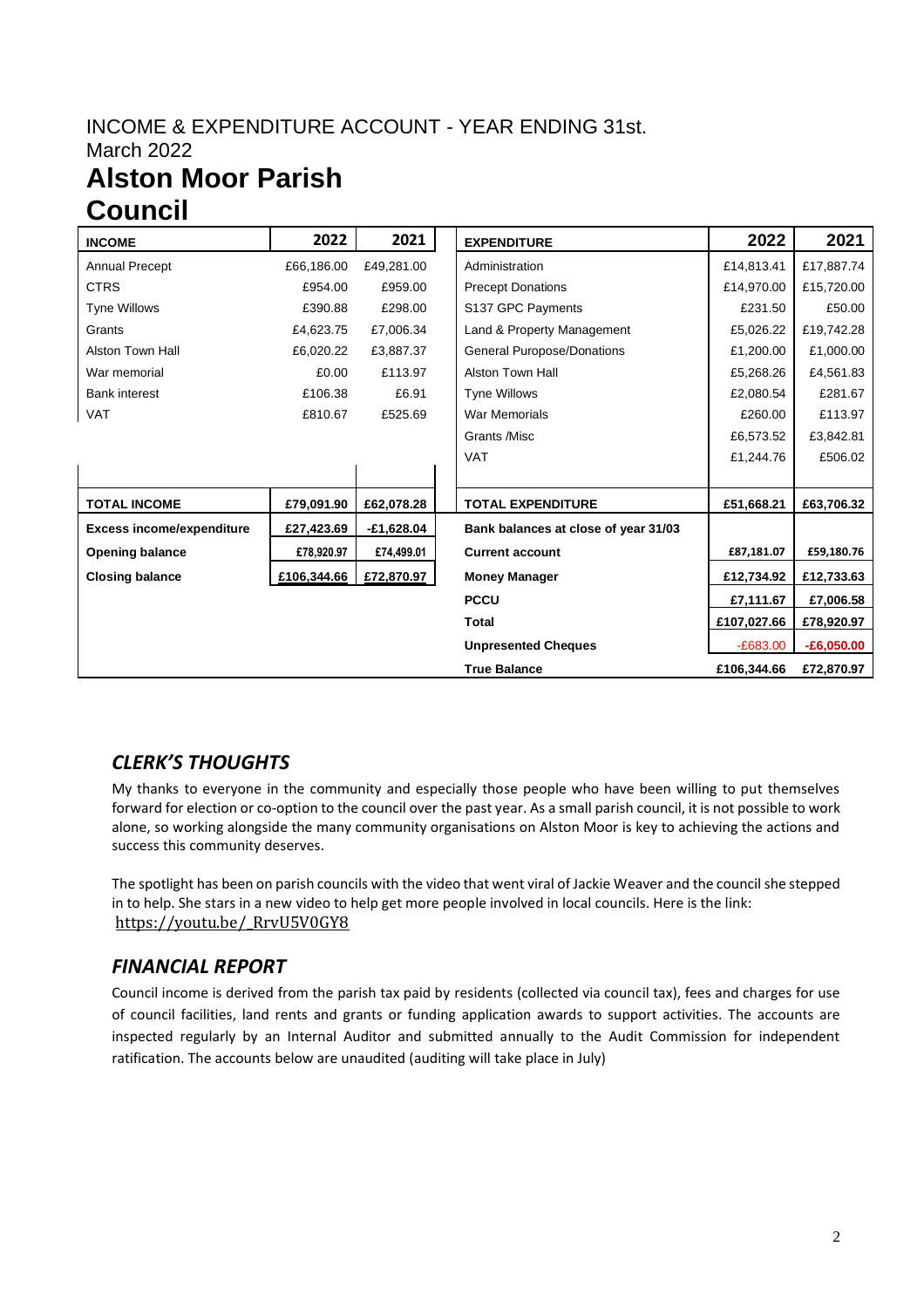#### **GRANTS TO LOCAL GROUPS AND ORGANISATIONS**

| <b>Alston Town Hall</b>                            | £ 510  |
|----------------------------------------------------|--------|
| Garrigill Village Hall                             | £510   |
| Nenthead Village Hall                              | £510   |
| Tyne Willows Pavilion (Alston Fitness Club)        | £510   |
| <b>Alston Recreation Grounds</b>                   | £510   |
| Garrigill Village Hall play area                   | £510   |
| Nenthead Play area                                 | £510   |
| Garrigill Village Hall public toilets              | £550   |
| <b>Nenthead Community Toilets</b>                  | £550   |
| Alston Town Hall - maintenance                     | £5,000 |
| Alston Moor Historical Society                     | £2,000 |
| <b>Nenthead Community Works</b>                    | £750   |
| Alston Moor Newsletter                             | £ 50   |
| <b>Alston Fitness Club</b>                         | £1,000 |
| Royal British Legion - wreaths                     | £75    |
| Alston Recreation grounds - bike feasibility study | £750   |
| Alston Bowls Club                                  | £750   |
| Alston Moor Business Assoc. Community Grant        | £300   |
| Alston Gala - Community Grant                      | £300   |
| Alston PTA Fire show 20/21                         | £600   |

### *COUNCIL RESPONSIBILITIES*

*Alston and Nenthall War Memorials* – both Memorials have been added to the List of Buildings of Special Historic Interest.

*Alston Town Hall* – the parish council is the sole trustee of Alston Town Hall and employs aa part time caretaker. Other tasks are being managed by the trustees on a voluntary basis.

*Fairhill Estates Charity* – parish councillors are also trustees to this charity, whose income comes mainly from renting out land. Anyone from the parish experiencing financial difficulty is welcome to apply.

*Fairhill Recreation Grounds Car Park* – the parish council leases the car park, contributing annually towards maintenance costs carried out by the trustees.

*Footway lighting* – Eden District Council has upgraded and transferred some of the footway lights to the parish council. The parish has a maintenance agreement with the district council's contractors, so faults can continue to be reported to the district and county council on-line or through Local Links.

*Firs and Henderson's Woods –* the council owns Firs Wood and leases Henderson's Wood. Regrettably many mature ash trees developed ash die back disease.

*Tyne Willows Car Park –*is available for users of the field, who are asked to respect the space, please don't litter, or abandon vehicles, and clear up after your dog.

*Tyne Willows Pavilion* – is owned by the parish council and leased on a peppercorn rent to Alston Fitness Club.

*Tyne Willows Playing Fields* – are leased as a school playing field but may be hired for community events.

## *ELECTED MEMBERS and REPRESENTATIVES*

Parish councillors are elected every four years with full council elections in May 2019. Elections and co-options took place in 2021-22 for ward councillors who resigned part way through their term of office.

# *COUNCILLORS*

#### *Alston Ward*

Brian Cooper, Brian Davies, Norman English, Michael Hanley, Steve Hattersley, Chris Harrison, Holly Ho, Ray Miller